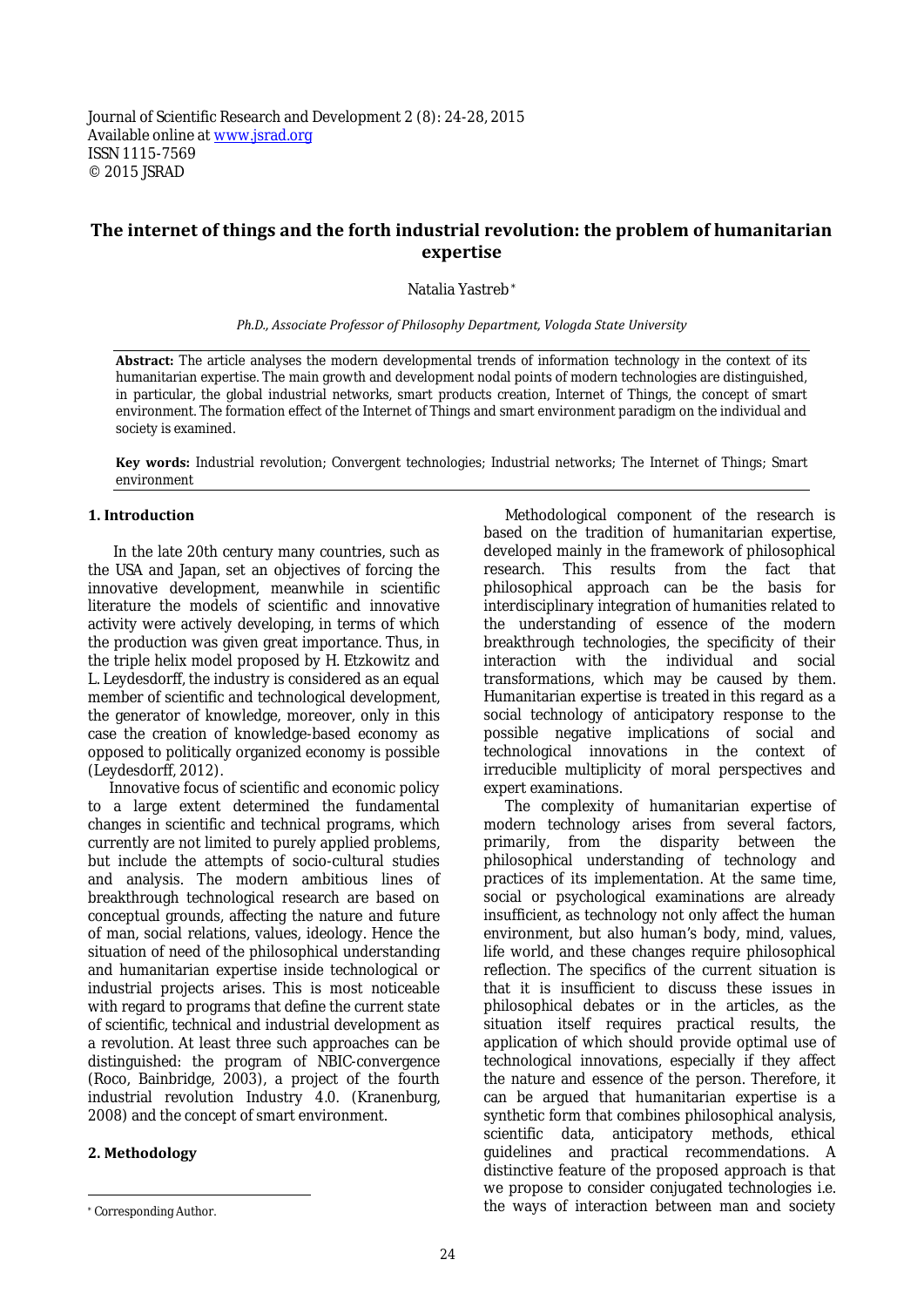with technology, as well as the results of these interactions, and the changes caused by these interactions, as the subject of humanitarian expertise.

# **2.1. Convergent technologies**

In 2002, M. Roko and V. Bainbridge group's report outlined the main peculiarities of the integration process of the largest modern technological developments, known as NBICconvergence. It implies converging, synthesis of nano-, bio-, information and cognitive technologies that are critical to the scientific, economic, technological and social development of society. Formation of technology convergence was conditioned primarily by setting the goals of complex objects research and reflects fundamental feature of the present stage of development of scientific and technical knowledge, reflected in the integration of private areas, cross-disciplinary collaboration, using of complex, systemic research methods.

At present stage the growth points of both technical and scientific knowledge are focused in the field of convergence of nano-, bio-, information and cognitive technologies. The specificity of objects of scientific knowledge, distribution and translation of basic and applied knowledge in the designated by NBIC program areas changes. They include, in fact, one research area – cognitive. The program's creators indicate its role in the structure of convergent studies, arguing that if the representatives of the cognitive sciences manage to invent, then nanotechnologists will manage to build, biotechnologists will manage to realize, and experts in the field of information technology will manage to monitor and control (Roco and Bainbridge, 2003). Thus, a basic, fundamental level of scientific knowledge is associated with cognitive research, priority of which is conditioned by the study of important issues related to the understanding of brain activity, cognitive processes, behaviour, communication, etc. Nanotechnologies, based on the idea of the world's unity at a nano-scale, appeared to be classical applied knowledge, enabling to use understanding of nature for creating artificial objects. Biotechnologists represent modern, nonclassical practical knowledge, as far as become the condition and the basis for fundamental research in their field, integrate not only the functions of devices and tools, but also of management, monitoring, modelling. Information technology becomes a universal tool for fundamental and applied research; moreover, they become meta-technologies used at all cognitive levels and stages. Later, social technologies are added to NBIC structure, making a project of NBIC-convergence as it is.

The purpose of scientific and technological development is also changed, being already understood not as the conquest of nature or stimulation of demand. The NBIC-convergence program declares improving quality of life, physical, intellectual and social potential as the main task of science and technology. There are different interpretations of this idea, from creating favourable ecological environment, transition to a knowledge society, to the reconstruction of individual, or even the creation of a "post-beings" (Bensaude-Vincent, 2008). As well the difference between European and American NBIC programs, which have different understanding of strategic objectives of convergent technologies development, shall be taken into account. In the USA, the founders and leaders of convergent technologies see their development path in transformation of individual and strengthening his capabilities, the rhetoric in this area is relying upon the terms "reconstruction of man" and "post human". European view is expressed with the expression "convergent technologies for the European knowledge society". This program is based on the idea of social constructivism, the joint action of technology and society to improve the quality of human life, highlighting that social values have priority over technology.

Despite the differences, all the concepts of converging technologies coincide in understanding the revolutionary significance of these processes for<br>the process of scientific and technological process of scientific and technological development, human and social evolution. One of the<br>most proticeable demonstrations of NBICnoticeable demonstrations of convergence was the intensification of discussions relating to the boundaries of permissible impact of technology on the worldview, the body and the person's lifestyle. Development of converging technologies can serve as a basis for the practical implementation of Trans humanistic ideas of human transformation (Nesterov, 2013), which will undoubtedly require serious ethical analysis.

## **2.2. Industry 4.0: industrial networks and the Internet of Things**

Modern periodization's are based on the traditional recognition of introduction of industrial production in the 19th century, conveyor invention and automation as the first, second and third industrial revolution, respectively. There is a debate<br>about the expediency of detachment of expediency of detachment of manufacturing automation in a separate stage. Thus, the American economist J. Rifkin doesn't treat it as a separate revolution, considering the development of computerized management systems as a preparation to modern, third industrial revolution, which, in his opinion, is based on the convergence of new communications and energy (Rifkin, 2012). The main difference of the companies of 21st century is in replacement of predominantly hierarchically organized areas of industrial management and interaction with horizontal ones that provide the possibility of collaborative action. In the field of industrial communication strict, subordinationbased ways of managing slow down the dynamics of<br>the business development, therefore the development, organizational style becomes dispersed, horizontal, and network-based. Moreover, in a number of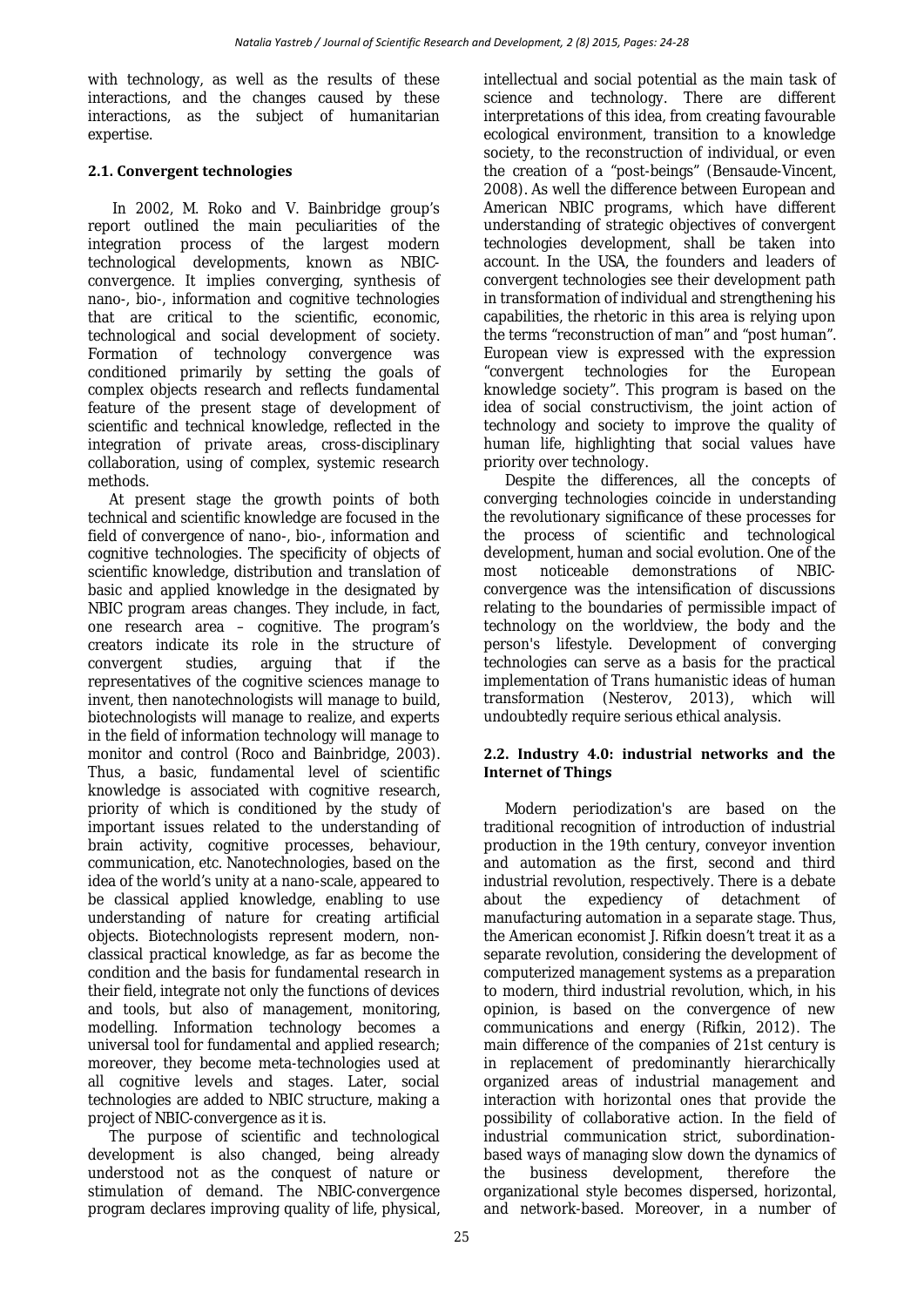important contemporary areas such as global logistics, information technology, only this one can yield. Another important feature is replacing of exhaustible energy sources with new types of sub allocated energy resources and technologies. Traditional manufactures using oil, gas, coal, are becoming more expensive and lose competitiveness. Allocated resources, such as energy of solar, wind, geothermal underground water sources, biomass, etc. become prominent.

The European approach, presented, primarily in Germany, is based on the traditional distinguishing of three industrial revolutions in history, and considers the present stage as a fourth, known as Industry 4.0. The concept of the fourth industrial revolution is based on the fact that automation of production, being carried out actively in the 20th century, had a local nature. Management systems have been developed for each area, and often for each enterprise separately and have generally been incompatible with each other. In the 2000s, in the wake of introduction of new business management programs many systems have provided the opportunity to interact, but at the level of the direct manufacturing the automated networks were still local. The advent of the fourth industrial revolution is associated with the development of global industrial networks, to which all the production processes of a wide variety of enterprises will be connected.

The Internet history obviously demonstrates the social and economic transformations that transformations communication networks are able to produce. Nowadays a number of projects of global industrial networks are being launched, to which the advent of fourth industrial revolution is connected. Integration of manufacturing and smart technologies must come to a level that would allow the manufactured products to interact with any necessary object in the global network. The actors of this network are smart products that manage to control their own production in independent and decentralized way using sensors and communication systems. The product is given the functions of the source of information, changes in its environment, control over the process of its manufacturing, and networkbased interaction with other elements of production. It is no longer the implementation of the paradigm of human-machine communication, stated in an era of automation, but the construction of medium of machine-machine interaction, linking technical facilities in the same way as the Internet nowadays unite people. This will allow even the largest industries to increase the flexibility and efficiency of the work which was previously an advantage of small companies or that ones that not involved in manufacturing management.

Industrial networks, currently successfully implemented at the level of separate countries, such as Germany and Japan, are not oriented on creation of a more global network similar to the Internet. Rather, the local structures will associate with each other by means of successfully existing World Wide Web. This implies a number of significant changes in the Internet, which is right now not simply a network banding people together. In the middle of the 2000s the number of devices using it exceeded not only the number of people using the global web, but also the population of the planet. Detectors, sensors, robots, gadgets have become similar participants of the information exchange.

This phenomenon is reflected in the concept of the Internet of Things, which was developed in the late 90s at Massachusetts Institute of Technology, but only last few years has reached a maturity stage and became a technology that could have significant impact on technique and society. Its implementation<br>implies two main directions, namely, the two main directions, namely, organization of a new type of industry in which the sensors can manufacturing, and integration of technical objects, surrounding the person into the global network, establishment a common information environment for them.

The forecasts of leading companies, developing foresights for this sphere, such as Cisco, Ericsson, Google, and others, indicate that a total of 15 – 60 billion devices connected to the Internet are expected by 2015 according to different estimates (Drozdov and Zolotarev, 2012). These figures represent the minimum possible values, as currently the problem of providing micro devices with power is not solved. Its solution is a determinant objective of the fourth industrial revolution. Development of technologies enabling micro- and nano-devices to receive energy from the environment by themselves to meet their needs is a turn that will fundamentally change the manufacturing, the use of products as well as technical and technological, communication living environment. The new machines will not only get the ability to communicate with people and artefacts, but also self-support of the existence, autotrophy, a higher degree of independence from the man.

Internet of the 2000s was influenced by people's needs, the main its newly acquired feature were social networks. The current changes of global network are of more drastic nature, they affect the fundamental principles and technology of hardware and software. In order to provide the interaction of billions of devices, the protocols of user registration, data transfer and storage are changed. For the Internet of Things the human being and device are equal actors. It can be argued that the current priority of network development is not an association of people, but an integration of technical environment in global communication. The most amazing fact concerning the Internet of Things is the invisibility of its formation for the majority of people, who virtually live in network every day, but do not realize that the number of user-machines in it exceed the number of people. Rob van Kranenburg notes that the most profound technologies are those that are not visible; they weave themselves into the fabric of everyday life until they are indistinguishable from it (Kranenburg, 2008).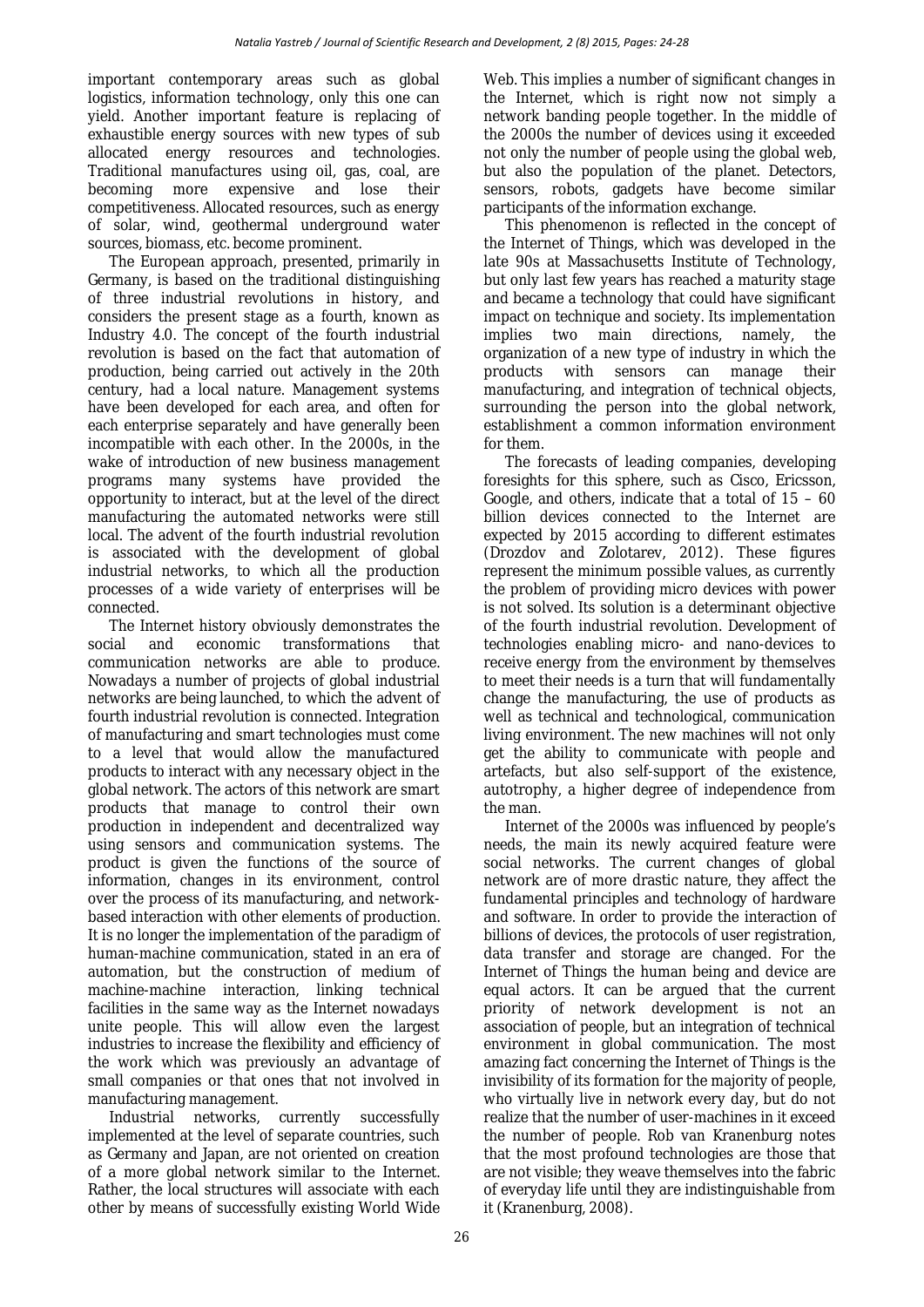Thus, the smart objects require minimal control both at the manufacturing stage and in operation; providing them with a network machine-machine interaction and introduction of universal standards for information processes in the Internet are the bases of the fourth industrial revolution. As a result, computer interaction environment is developed around the modern human. The devices around us become more functional and independent, and their connection into a network will undoubtedly lead to qualitative changes in the techno sphere, one of which may be the creation of an intellectual environment of human existence, which is intensively discussed in modern computer sciences.

### **2.3. From the paradigm of artificial intelligence to the concept of a smart environment**

One of the innovative brainstorms of the 20th century was artificial intelligence development program, proposed in the 50s. Its weak version, which implements the task of developing devices capable of performing a number of the human intellectual operations, in fact, is the basis of cognitive and information revolution of the end of the century. The strong version, as the concept of creating of thinking machines, has been extremely productive for philosophy, not only setting interesting problems, but also opening a new approach to the traditional philosophical questions, such as the problem of consciousness. The third direction in artificial intelligence, known as Ambient Intelligence, which is based on the task of creating self-government, capable of autonomous existence environment, is currently emerging.

The paradigm of the fourth industrial revolution implies a new approach to the information classification and management that treats the buildings, automobiles, consumer goods, and people as the information spaces. One of the main ideas of smart environments concept is turning the data that people usually perceive as background noise or does not perceive at all into the information. In most cases the man cannot monitor and analyse the excursions of temperature, humidity, audio noise, wind, electromagnetic fields, and many other sources. The smart environment can use them to address variety of tasks, from maintaining desired conditions in the room to the prediction of climate change. Unlike devices the modern man used to deal with, that computer technologies withdraw into the shadows, becoming invisible, dissolve in the medium. They will not require permanent human monitoring and control. This, in turn, states a number of problems, primarily related to the reliability of technologies, security and preparedness of the people to interact with them.

Since its inception, the idea of artificial intelligence developed in parallel with its artistic perception, a keynote of which was the fear of machine riot, a rebellion of smart devices against their creator. History has shown that behind such alarmism more significant challenges that require indepth examination may be lost from view. The main danger of smart environment concept is considered to be the creation of environment of total control over the man, exercised by his own phones, pads, air conditioners, and even irons.

For the successful implementation of smart environment program in addition to hardware and software the following two conditions should be fulfilled, namely a person's readiness to living in a smart environment, and the development of robust technologies to protect personal information (Sinitsyn and Nikiforov, 2013). The introduction of smartphones tabs and application development for them have shown that a great many of people are now ready to live in an open environment. The Internet of 90s was a medium of anonymity that was considered a primary objective. Now, when it became clear that any action on the network, whether posting pictures or sending a message is perpetuated, reasonable openness, the existence on own behalf, honesty and commitment to the posted content is becoming the best way to behave.

R. van Kranenburg describes two utopias, showing options for the man and smart environment coexistence. The first he calls a City of Control, already described by J. F. Orwell and F. Zamyatin. The alternative may be a City of Trust. The difference between them is rather in access to multiply surveillance devices than in presence or absence of them. The City of Control requires that the competence to use the data from cameras and other devices is vested to the police, security services and state, which explain the limited access of ordinary people as being in interests of their safety, but in reality, create a world of total control. The second approach envisages the possibility for all residents to use the data. For example, the car could request information from the cameras for laying the route to avoid traffic jams, the baby carriage could scan if it is safe round the corner before turning, and so on, that is to say, the city is built more on trust than control (Kranenburg, 2008).

# **3. Findings**

A converse, an apparatus for creating life-support environment for a new-born baby, is becoming an image of modernity; it symbolizes the ontological unity of man with techno environment (Alekseeva et al., 2013). Since long ago man has been virtually unable to live in the natural world, not adapted by technologies for his needs. The feature of our time is that the techno sphere becomes a kind of a new ecosystem with its processes of self-regulation and derivative laws.

Technicalization problems of human life world, which raised fears in the 20th century, nowadays become a reality, but philosophy faces quite different challenges. It is not enough to reveal human onedimensionality in the world of technology, or to talk about the loss of a unity with nature. The contraposition of man and machine reach back to past of technology discourses, the reality of our